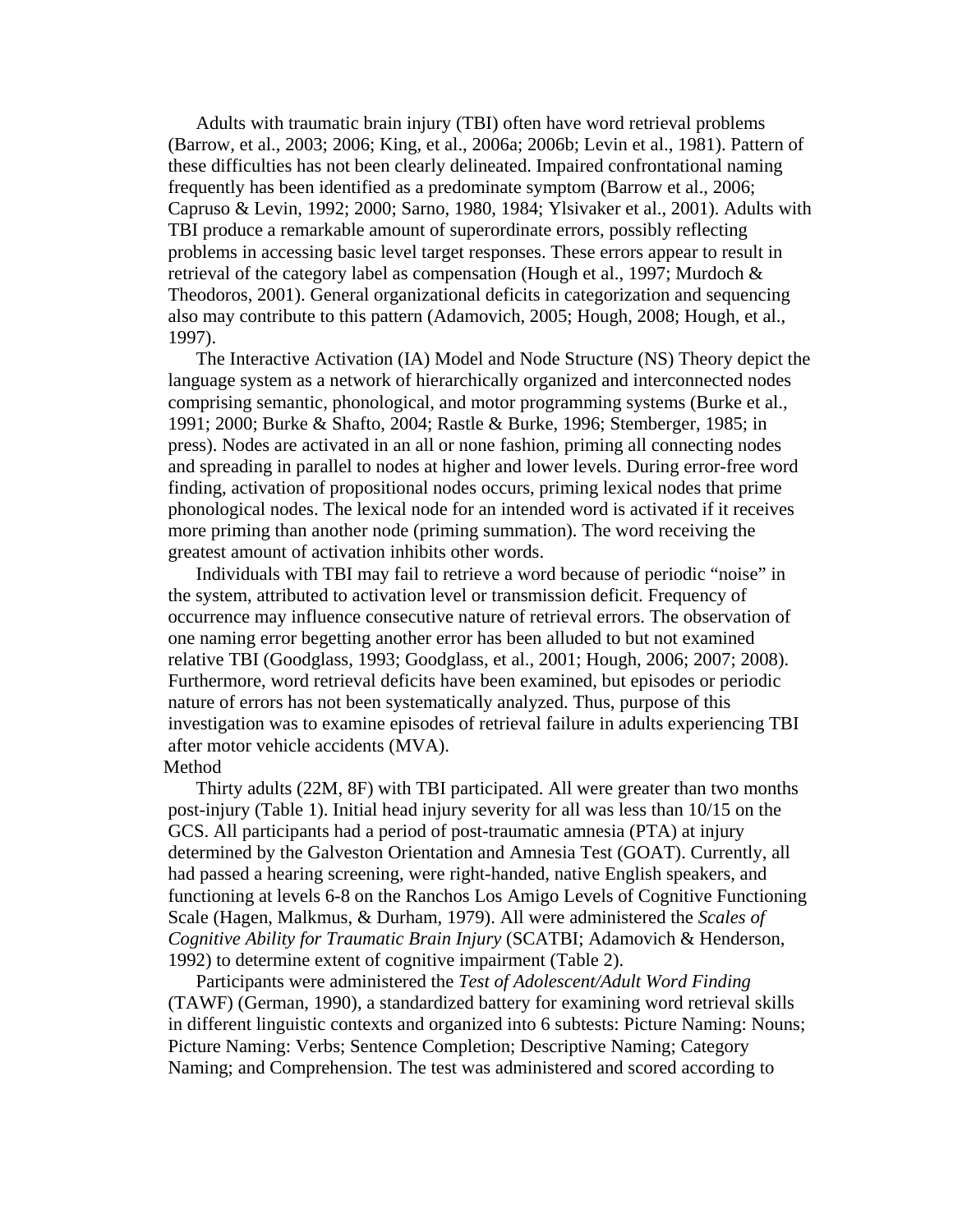procedures outlined in the test manual. All participant responses were audio-taped for additional verification.

Of the 30 participants, 22 obtained TAWF standard scores below 85, indicating presence of a psychometrically-based word retrieval deficit (Table 3). Only data for these 22 participants were analyzed relative to episodes of retrieval failure. An episode is defined as consecutive occurrence of word retrieval errors. Data for the 22 participants were categorized using number of times word retrieval failures occurred:

- Followed by a correct response
- On 2 consecutive items followed by correct response
- On 3 consecutive items followed by correct response
- $\Box$  On 4 or more consecutive items

## Results

Results are presented relative to word retrieval failure pattern based on consecutive and episodic nature of error occurrence on the TAWF. The 22 participants were classified according to 3 retrieval failure patterns (Hough, 2008). Pattern 1: Fleeting word retrieval failures

- Large percentage of errors are isolated occurrences.
- At least 50% of episodes of retrieval failures occurred on single responses; number of 4+ consecutive retrieval failures fell within first standard deviation below the mean based on these 22 participants
- Percentages for single word retrieval failures exceeded 2 plus 3 consecutive error percentages.
- **Less than 4 instances of 4+ consecutive retrieval failures**

Pattern 2: Clustered word retrieval failures

- At least 40% of retrieval failure episodes occurred on 2 and 3 consecutive responses
- $\blacksquare$  Number of 4+ consecutive retrieval failures fell within first standard deviation below the mean for the 22 participants
- Less than 4 instances of 4 or more consecutive word retrieval failures

Pattern 3: Extended word retrieval failures

- At least 30% of retrieval failure episodes occurred on 4 or more consecutive word retrieval failures
- Number of 4+ consecutive retrieval failures exceeded one standard deviation above the mean for the 22 participants
- At least 5 instances of this type of retrieval failure per participant

Based on classification patterns and data inspection, fifteen of the 22 participants displayed Pattern 1. The other 7 exhibited Pattern 3. Pattern 2 was not observed for any participant (Table 4). Table includes TAWF standard scores and four categories for number of word retrieval failure episodes, converted to percentage of occurrence for a particular error pattern. Mean and standard deviation are provided for actual number of times word retrieval failures were committed on four or more consecutive stimulus items because these data were used in definitions for patterns of word retrieval failure.

## **Discussion**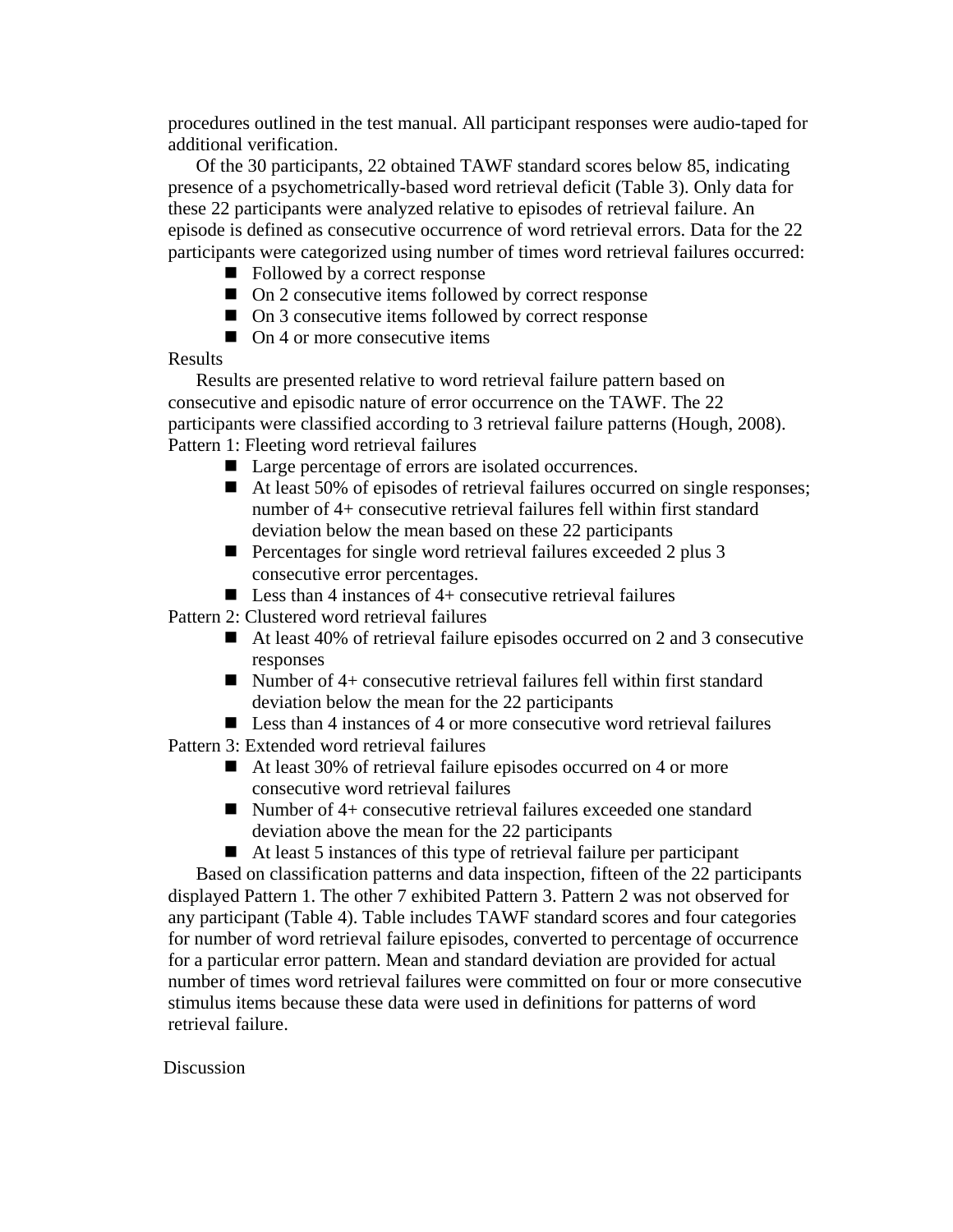Strength of Pattern 1 in this sample is evident in the high number of participants (15) exhibiting this pattern. For these particular individuals, over 75% of their word finding errors were fleeting in nature. Occurrence of four or more consecutive errors was rare. Furthermore, single (1) item retrieval failure percentages noticeably exceeded their 2 plus 3 and 4+ consecutive error percentages. The other 7 participants exhibiting retrieval deficits showed profiles of Pattern 3. These particular individuals had lowest scores on the TAWF of all 30 participants, suggesting a significant relationship between TAWF standard scores and retrieval pattern. However, further analysis is needed to confirm this hypothesis.

Naming task did not influence participant performance. Participants showed patterns of retrieval failure regardless of particular naming task on the TAWF. Word difficulty relative to frequency of occurrence also was not of consequence.

Relative to the IA Model and NS Theory, most adults with TBI appear to exhibit word retrieval deficits due to variances and intermittent disruption in activation or transmission relative to retrieval. Individuals exhibiting the Fleeting Pattern may experience intermittent disruption in activation and transmission processes whereas individuals showing the Extended Pattern have more prolonged disruption in these processes. Factors such as resource allocation, cognitive effort, and semantic organization, may differentially influence processes underlying retrieval skills relative to overall cognitive-communicative impairment (Adamovich, 2005; Gillis, 1996; Murdoch & Theodoros, 2001; Ylsivaker et al., 2001). These factors should be explored when considering the basis of processing deficits associated with TBI. Although this report is preliminary, episodes of retrieval failure analysis may assist in understanding mechanisms underlying word retrieval impairment after TBI.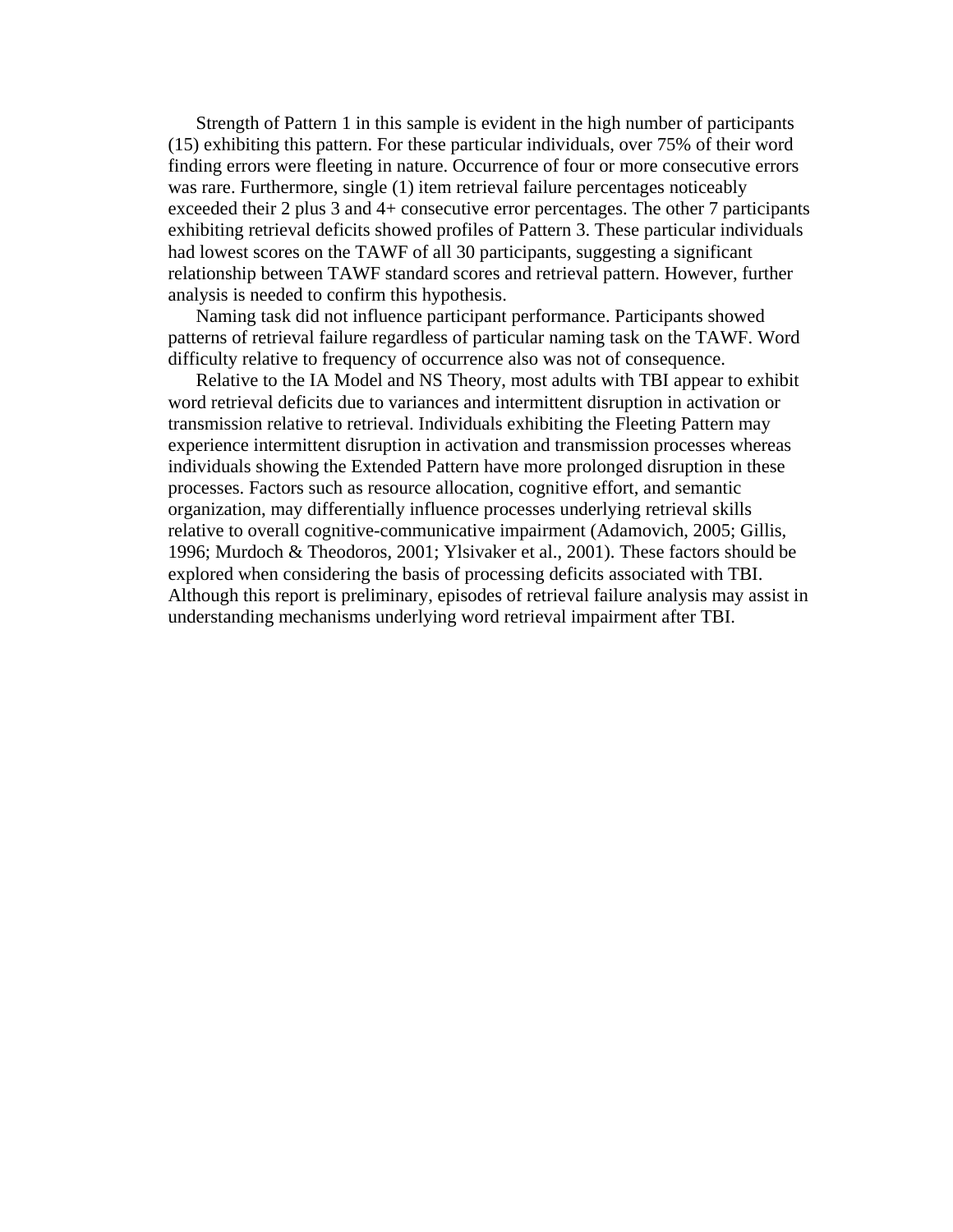References:

Adamovich, B. (2005). Traumatic brain injury. In L. Lapointe (Ed.), *Aphasia and Related Neurogenic Language Disorders, 3rd Edition.* New York, NY: Thieme, pp. 225-236..

Adamovich, B, & Henderson, J. (1992). *Scales of Cognitive Ability for Traumatic Brain Injury (SCATBI)*. Chicago, IL: The Riverside Publishing Company.

 Barrow, I. M., Hough, M., Rastatter, M.P., Walker, M., Holbert, D., & Rotondo, M. F. (2006). The effects of mild traumatic brain injury on confrontation naming in adults. Brain Injury, 8, 845-855.

Barrow, I.M., Hough, M., Rastatter, M.P., Walker, M., Holbert, D., & Rotundo, M. (2003). Can within category naming identify subtle cognitive deficits in mild traumatic brain injured patients? *Journal of TRAUMA, Injury, Infection, and Critical Care*, 54(5), 1-10.

Burke, D.M. & Mackay, D.G. (1997). Memory, language, and ageing. *Phil. Trans. of the Royal Society of London,* 352, 1845-1856.

Burke, D.M., MacKay, D.G., & James, L.E. (2000). Theoretical approaches to language and aging. In T. Perfect & E. Maylor (Eds.), *Models of cognitive aging* (pp. 204- 237). Oxford, England: Oxford University Press.

Burke, D.M., MacKay, D.G., Worthley, J.S., Wade, E. (1991). On the tip of the tongue: What causes word finding failures in young and older adults? *Journal of Memory and Language*, 30, 542-579.

Burke, D.M. & Shafto, M.A. (2004). Aging and language production. *Current Directions in Psychological Science, 13(1)*, 20-24.

Capruso, D.X. & Levin, H.S. (1992). Cognitive impairment following closed head injury. *Clinical Neuropsychology* , 10(4), 879-893.

Capruso, D.X. & Levin, H.S. (2000). Neurobehavioral sequelae of head injury. In P.R. Cooper, J. Colfinos (Eds.), *Head injury*. New York: Appleton and Lange.

German, D. (1990). *Test of Adolescent/Adult Word Finding*. Allen, Texas: DLM Teaching Resources.

 Gillis, R. J. (1996). *Traumatic brain injury rehabilitation for speech-language pathologists.* Boston: Butterworth-Heinemann.

Goodglass, H. (1993). *Understanding aphasia*. San Diego: Academic Press, Inc.

Goodglass, H., Kaplan, E., & Barresi, D. (2001). *An assessment of aphasia and related disorders*. Philadelphia: Lea & Febiger.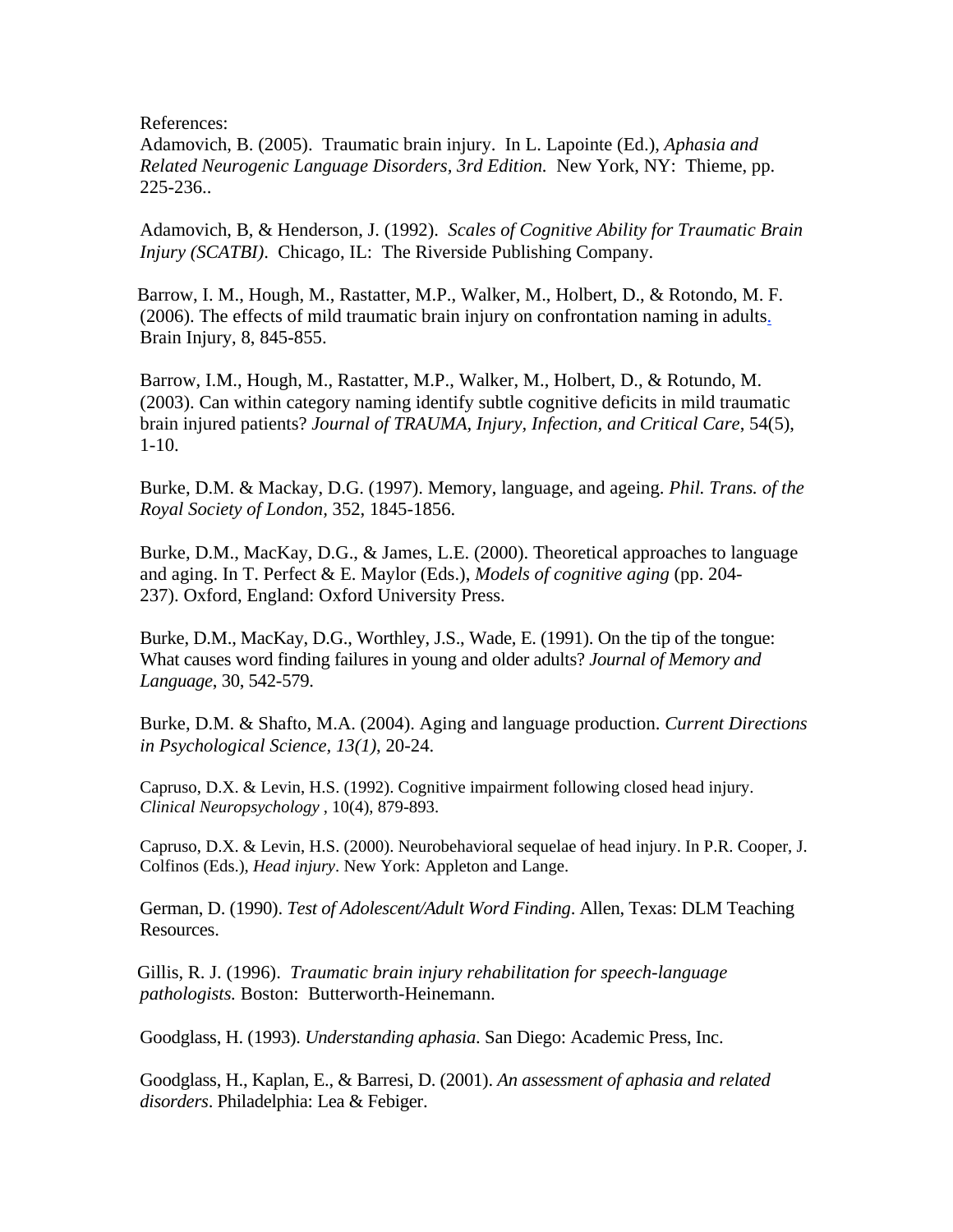Hagan, C., Malkmus, D., & Durham, P. (1979). Levels of cognitive functioning. *Rehabilitation of the Head Injured Adult: Comprehensive Physical Management.* Downey, CA: Professional Staff Association at Rancho Los Amigos Hospital.

Hough, M.S. (2006) Word fluency strategies in aphasia for common and goal-directed categories. *Journal of Medical Speech-Language Pathology, 14,* 33-39.

Hough, M.S. (2007). Episodes of word retrieval failures in aphasia. *Journal of Medical Speech-Language Pathology, 15,* 319-326.

Hough, M.S. (2008) Word retrieval failure episodes after traumatic brain injury. *Aphasiology, 22*, 644-654.

Hough, M.S., DiFilippo, M. Pierce, R.S., & Pabst, M.J. (1997). Access and organization of goal-derived categories after closed head injury. *Brain Injury*, 11, 801-814.

King, K.A. Hough, M.S., Walker, M., Rastatter, M. & Holbert, D. (2006) Mild Traumatic Brain Injury: Effects on Naming in Word Retrieval and Discourse. *Brain Injury,* 20, 725- 732*.*

King, K., Hough, M.S., Vos, P., Walker, M. & Givens, G. (2006) Word retrieval following mild traumatic brain injury: Implications for categorical deficits. *Aphasiology,*  20, 233-245.

Levin, H.S., Grossman, R.G., Sarwar, M., & Meyers, C.A. (1981). Linguistic recovery after closed head injury. *Brain and Language*, 12, 360-374.

Murdoch, B. E., & Theodorus, D. G. (2001). *Traumatic brain injury: associated speech, language, and swallowing disorders*. Canada: Singular-Thomson Learning.

Rastle, K.G. & Burke, D.M. (1996). Priming the tip of the tongue: Effects of prior processing on word retrieval in young and older adults. *Journal of Memory and Language*, 35, 586- 605.

Sarno, M.T. (1980). The nature of verbal impairment after closed head injury. The *Journal of Nervous and Mental Disease*, 168, 685-692.

Sarno, M.T. (1984). Verbal impairment after closed head injury: Report of a replication study. *The Journal of Nervous and Mental Disease*, 172, 475-479.

Stemberger, J.P. (in press). Speech error models of language production. In L. Nadel (Ed.), *The Encyclopedia of Cognitive Science.* London: Macmillan Reference Limited.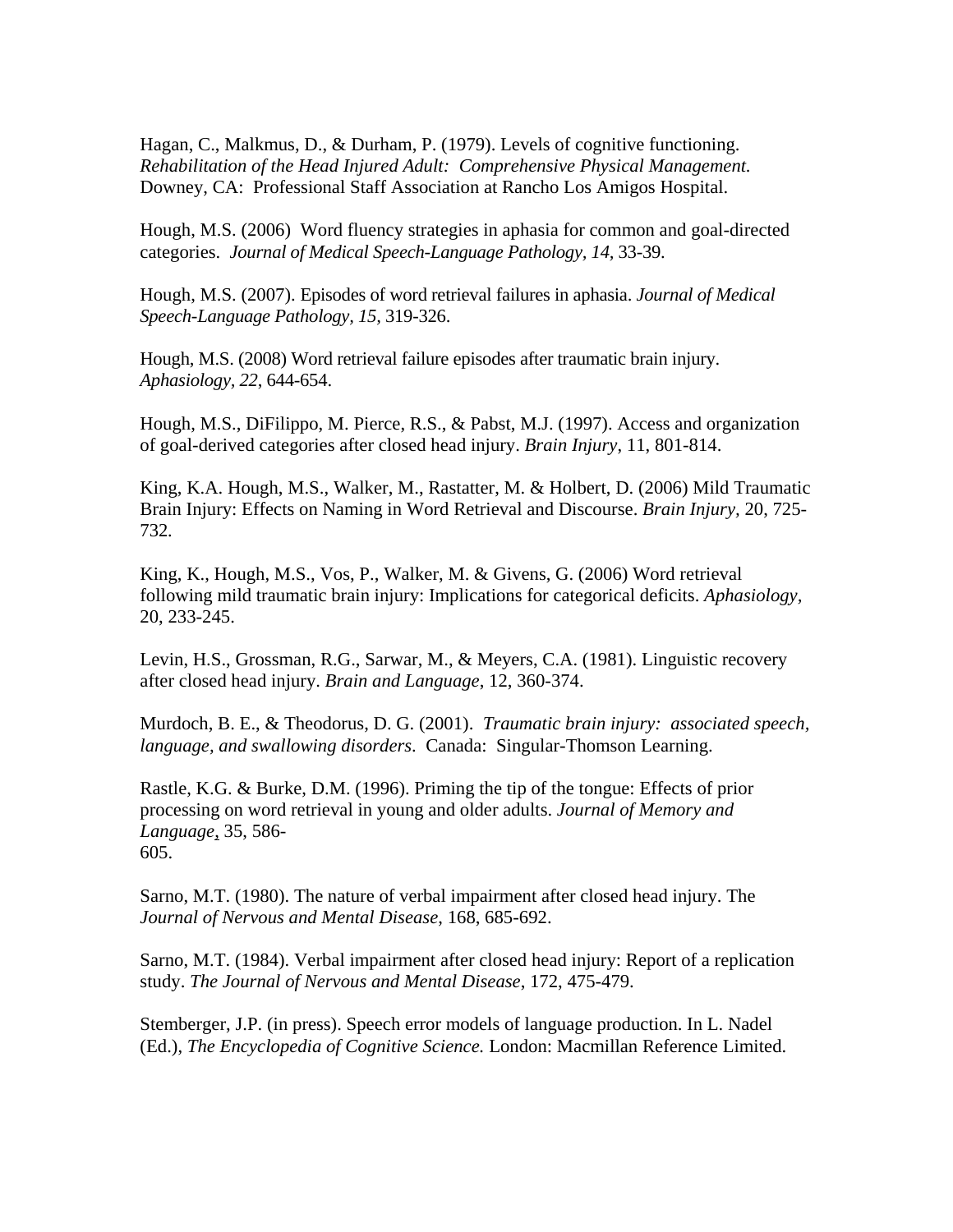Stemberger, J.P. (1985). An interactive activation model of language production. In A.W. Ellis (Ed.), *Progress in the psychology of language: Volume one*. Hillsdale, N.J.: Lawrence Erlbaum Associates.

Ylsivaker, M., Szekeres, S.F., & Feeney, T. (2001). Communication disorders associated with traumatic brain injury. In R. Chapey (Ed.), *Language intervention strategies in aphasia and related neurogenic communication disorders: Fourth edition* (pp 745-808) Baltimore: Lippincott Williams & Wilkins.

|        | Age   | Education | Months PI |
|--------|-------|-----------|-----------|
| Mean:  | 31.13 | 14.07     | 10.23     |
| S.D.   | 9.59  | 1.97      | 6.40      |
| Range: | 18-53 | $11 - 18$ | $2 - 32$  |

\_\_\_\_\_\_\_\_\_\_\_\_\_\_\_\_\_\_\_\_\_\_\_\_\_\_\_\_\_\_\_\_\_\_\_\_\_\_\_\_\_

Education: years Months PI: Months post-injury

| Table 2. Severity of impairment for TBI participants |                        |           |           |  |
|------------------------------------------------------|------------------------|-----------|-----------|--|
|                                                      | $PTA*$<br>GOAT Scores* |           | $SCATBI+$ |  |
| Mean                                                 | 18.73                  | 70.17     | 83.53     |  |
| <b>SD</b>                                            | 12.37                  | 8.27      | 16.84     |  |
| Range:                                               | $1 - 48$               | $60 - 85$ | 58-113    |  |

PTA: post-traumatic amnesia in days determined by GOAT

GOAT: Galveston Orientation and Amnesia Test based on maximum score of 100

\* Represents severity at initial injury.

+ Standard scores represent overall severity at time of study.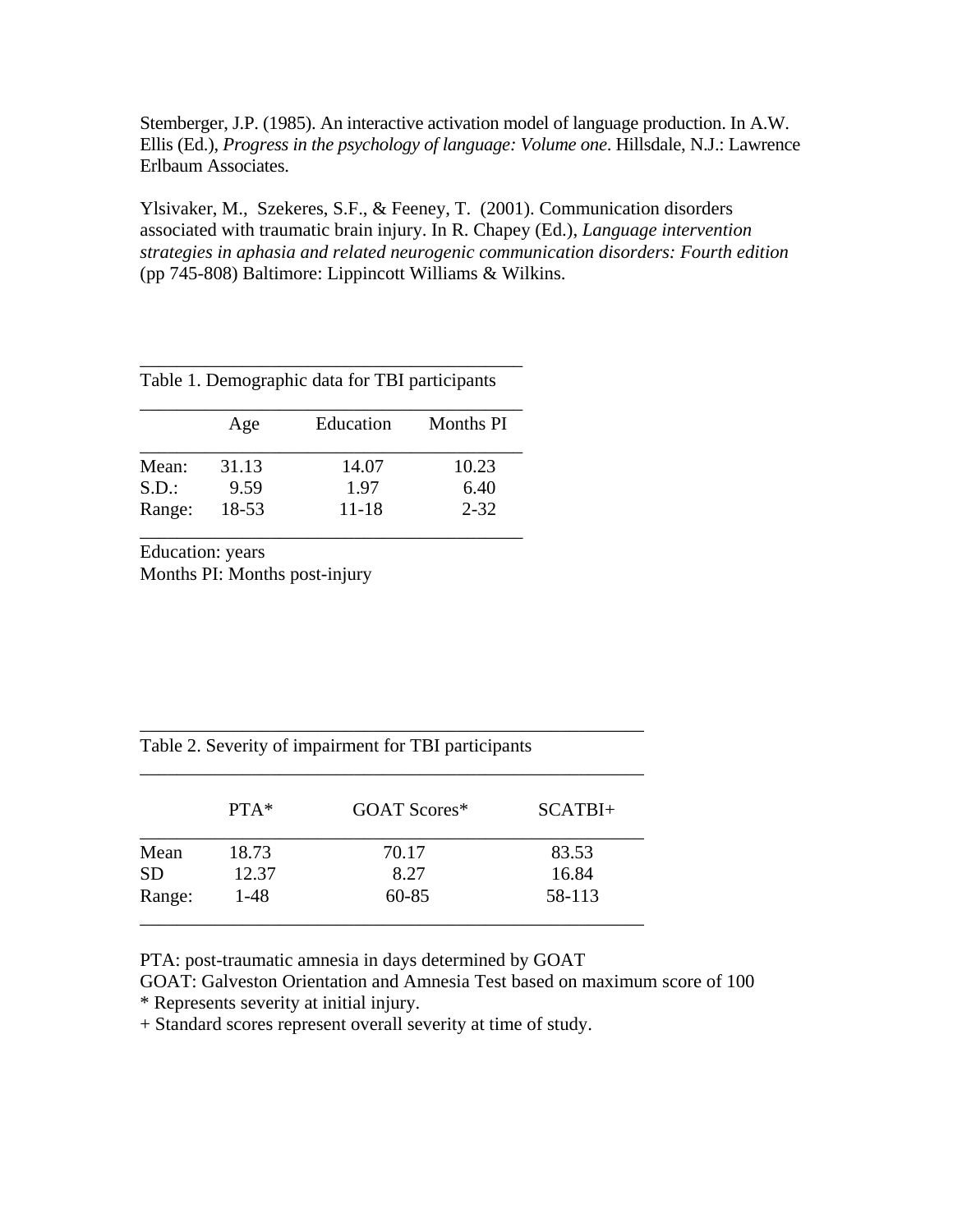| Participants | <b>TAWF SS</b> | <b>TAWF PR</b>                             |
|--------------|----------------|--------------------------------------------|
| $\mathbf 1$  | 94             | 34                                         |
| $*2$         | 58             | $\mathbf 1$                                |
| $*3$         | 80             | 8                                          |
| $*4$         | 70             | $\overline{c}$                             |
| $*5$         | 70             | $\overline{c}$                             |
| 6            | 93             | 33                                         |
| $*7$         | 52             | $\mathbf 1$                                |
| $*8$         | 73             | $\overline{4}$                             |
| $*9$         | 71             | $\overline{3}$                             |
| 10           | 90             | 27                                         |
| 11           | 96             | 41                                         |
| $*12$        | 65             | $\boldsymbol{7}$                           |
| $*13$        | 55             | $\mathbf{1}$                               |
| 14           | 90             | 24                                         |
| $*15$        | 70             | $\overline{c}$                             |
| $*16$        | 75             | 5                                          |
| $*17$        | 80             | 10                                         |
| $*18$        | 73             | $\overline{4}$                             |
| 19           | 93             | 32                                         |
| $*20$        | 70             |                                            |
| $*21$        | 75             | $\begin{array}{c} 2 \\ 5 \\ 3 \end{array}$ |
| $*22$        | 71             |                                            |
| $*23$        | 80             | 8                                          |
| 24           | 97             | 45                                         |
| $*25$        | 65             | $\boldsymbol{7}$                           |
| $*26$        | 78             | 5                                          |
| $*27$        | 58             | $\mathbf{1}$                               |
| 28           | 94             | 34                                         |
| $*29$        | 70             | $\sqrt{2}$                                 |
| $*30$        | 73             | $\overline{4}$                             |
| Mean:        | 75.97          | 11.9                                       |
| SD:          | 12.7           | 13.99                                      |
| Range:       | 58-97          | $1 - 45$                                   |

| Table 3. Participant scores on the Test of Adolescent/Adult |  |
|-------------------------------------------------------------|--|
| Word Finding (TAWF)                                         |  |

SS: standard score

PR: percentile rank

\*Participant has identified word retrieval deficit (Standard Score <85 on TAWF)